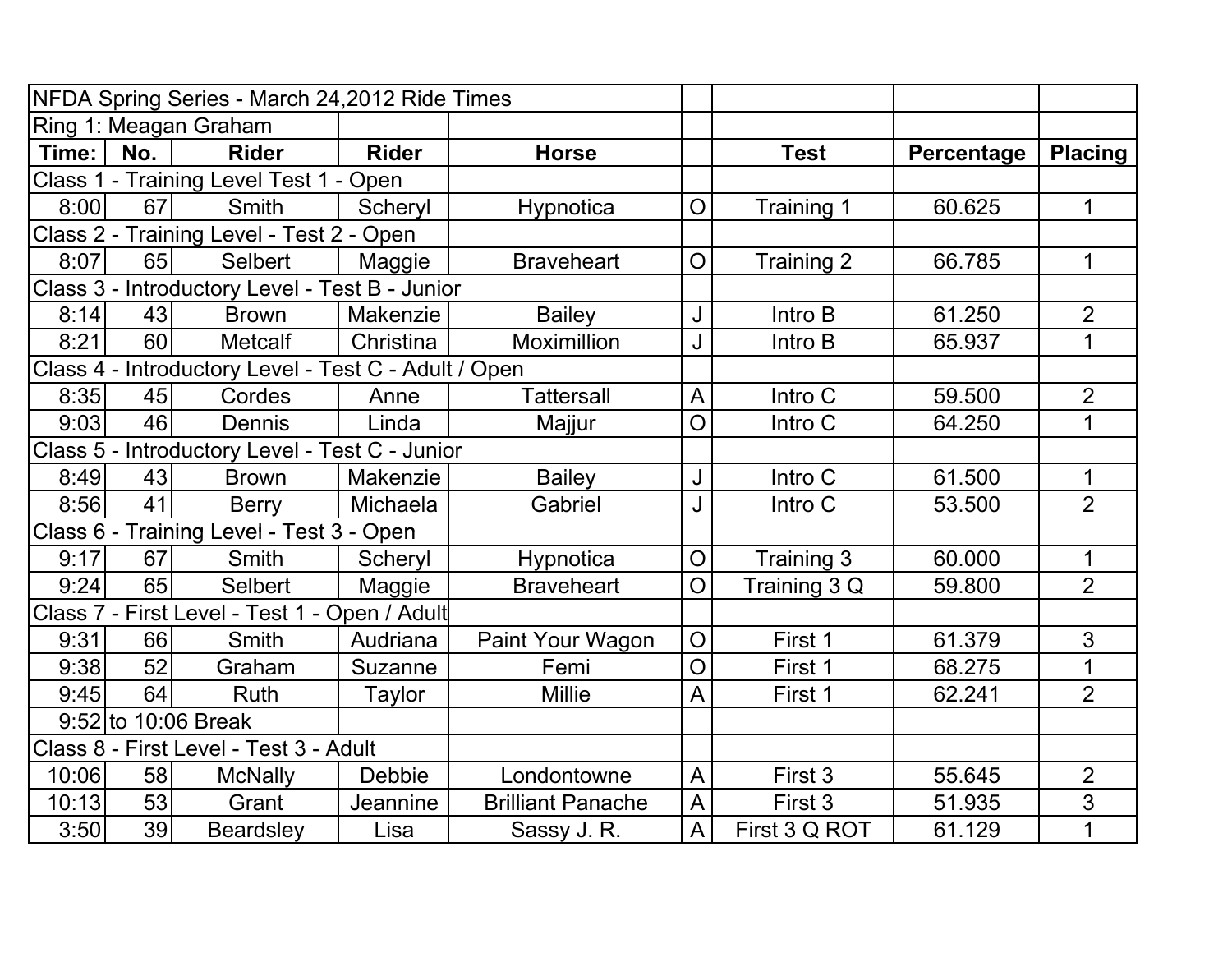|       |                 | Class 9 - Fourth Level - Test 2                        |                 |                             |                |                |                |                |
|-------|-----------------|--------------------------------------------------------|-----------------|-----------------------------|----------------|----------------|----------------|----------------|
| 10:27 | <b>70</b>       | Velasco                                                | <b>Michelle</b> | Egor                        | A              | Fourth 2       | 54.324         | 1              |
|       |                 | Class 10 - Introductory Level - Test A - Junior        |                 |                             |                |                |                |                |
| 10:34 | 60              | <b>Metcalf</b>                                         | Christina       | <b>Moximillion</b>          | J              | Intro A        | 55.313         | $\overline{2}$ |
| 10:41 | 43              | <b>Brown</b>                                           | Makenzie        | <b>Bailey</b>               | J              | Intro A        | 60.313         | 1              |
|       |                 | Class 11A - Introductory Level - Test A - Adult        |                 |                             |                |                |                |                |
| 9:10  | 40              | Beardsley                                              | Lisa            | Virtuoso                    | A              | Intro A (ROT)  | 66.875         | 1              |
| 10:49 | 37              | Allyn                                                  | <b>Phyllis</b>  | Simply Jake                 | $\overline{A}$ | Intro A        | 61.875         | $\overline{4}$ |
| 11:03 | 38              | Beardsley                                              | Lisa            | Cool Man Shade              | $\mathsf{A}$   | Intro A        | 66.250         | $\overline{2}$ |
| 11:24 | 57              | <b>Martin</b>                                          | <b>Terry</b>    | Toniano                     | A              | Intro A (ROT)  | 65.000         | 3              |
|       |                 | Class 11B - Introductory Level - Test A - Adult - Para |                 |                             |                |                |                |                |
| 10:56 | 44              | Cobb                                                   | <b>John</b>     | <b>Bill's Cody Bear</b>     | A              | Intro A        | 52.000         | $\mathbf 1$    |
|       |                 | Class 12 - First Level - Test 2 - Adult                |                 |                             |                |                |                |                |
| 11:10 | 64              | Ruth                                                   | Taylor          | <b>Millie</b>               | A              | First 2        | scratch        | scratch        |
|       |                 | Class 13 - First Level - Test 3 - HC                   |                 |                             |                |                |                |                |
| 11:17 | 50 <sup>1</sup> | Graham                                                 | Dean            | Mingo                       | $\overline{O}$ | First 3 HC     | 59.032         | HC             |
|       |                 | Class 14 - Second Level - Test 1 - Adult               |                 |                             |                |                |                |                |
| 10:20 | 71              | Savage                                                 | Marge           | <b>Willow's Dream</b>       | $\mathsf{A}$   | Second 1 (ROT) | 52.143         | $\overline{2}$ |
| 11:31 | 58              | <b>McNally</b>                                         | Debbie          | Londontowne                 | A              | Second 1       | 56.143         | 1              |
|       |                 | Class 15 - First Level Test 1 - Adult                  |                 |                             |                |                |                |                |
| 11:38 | 56              | Kaatz                                                  | Lisa            | Laterak of Starry Night   A |                | First 1        | 57.069         | 3              |
| 11:45 | 68              | Turner                                                 | <b>Barbara</b>  | And A Nod                   | $\mathsf{A}$   | First 1        | 58.966         | $\overline{2}$ |
| 11:52 | 69              | Velasco                                                | <b>Michelle</b> | Charismoe                   | A              | First 1        | 61.897         | 1              |
| 11:59 | 61              | <b>Morris</b>                                          | Jill            | Mingo                       | A              | First 1        | 56.207         | $\overline{4}$ |
|       |                 | Class 16 - Dressage Seat Equitation - Adult            |                 |                             |                |                |                |                |
| 12:06 |                 | Equitation - Adult                                     |                 |                             |                | Lisa Kaatz     | $\overline{7}$ | 1              |
|       |                 | 12:13 to 1:00 - Lunch Break                            |                 |                             |                |                |                |                |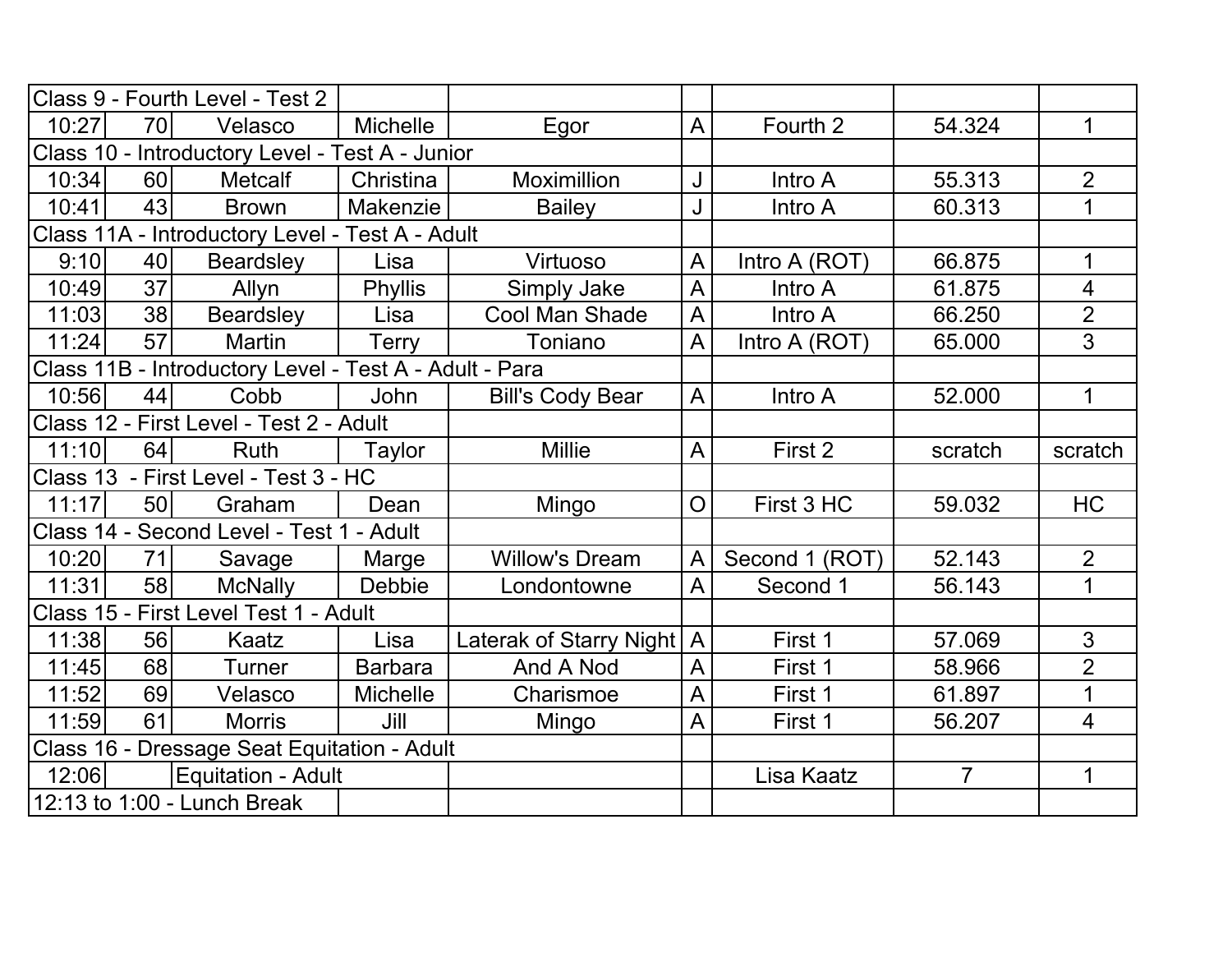|                    |    | Class 17 - Introductory Level - Test B - Adult / Open |                 |                       |                |                 |        |                |
|--------------------|----|-------------------------------------------------------|-----------------|-----------------------|----------------|-----------------|--------|----------------|
| 8:28               | 40 | <b>Beardsley</b>                                      | Lisa            | Virtuoso              | A              | Intro B Q (ROT) | 61.250 | 5              |
| 1:00               | 38 | <b>Beardsley</b>                                      | Lisa            | <b>Cool Man Shade</b> | $\overline{A}$ | Intro $BQ$      | 61.875 | 4              |
| 1:07               | 37 | Allyn                                                 | <b>Phyllis</b>  | Simply Jake           | $\bigwedge$    | Intro B         | 61.875 | 3              |
| 1:14               | 57 | <b>Martin</b>                                         | Terry           | Toniano               | A              | Intro B         | 62.812 | 1              |
| 1:21               | 45 | Cordes                                                | Anne            | <b>Tattersall</b>     | A              | Intro B Q       | 62.187 | $\overline{2}$ |
| 1:28               | 46 | Dennis                                                | Linda           | Majjur                | O              | Intro B Q       | 59.687 | 6              |
|                    |    | Class 18 - Training Level - Test 1 - Junior / Adult   |                 |                       |                |                 |        |                |
| 1:35               | 41 | <b>Berry</b>                                          | Michaela        | Gabriel               | J              | Training 1      | 66.458 | $\overline{2}$ |
| 1:42               | 54 | Hayes                                                 | Sarah           | From Hello            | A              | Training 1      | 59.375 | 3              |
| 1:49               | 49 | Grafe                                                 | <b>Birgit</b>   | <b>Artus</b>          | $\overline{A}$ | Training 1      | 54.373 | 4              |
| 1:57               | 39 | <b>Beardsley</b>                                      | Lisa            | Sassy J. R.           | A              | Training 1      | 67.291 | 1              |
|                    |    | Class 19 - Training Level - Test 2 - Junior           |                 |                       |                |                 |        |                |
| 2:04               | 59 | <b>Merritt</b>                                        | Emily           | <b>Noah</b>           | J              | Training 2      | 58.928 | 3              |
| 2:11               | 55 | Hudson                                                | Lizzy           | <b>Justin Time</b>    | J              | Training 2      | 70.714 | 1              |
| 2:18               | 41 | <b>Berry</b>                                          | Michaela        | Gabriel               | J              | Training 2      | 63.392 | $\overline{2}$ |
| 2:25 to 2:38 Break |    |                                                       |                 |                       |                |                 |        |                |
|                    |    | Class 20 - Training Level - Test 3 - Adult            |                 |                       |                |                 |        |                |
| 2:38               | 62 | Putzke                                                | Karen           | <b>Chips Ahoy</b>     | A              | Training 3 Q    | 60.400 | 3              |
| 2:45               | 72 | Lucas                                                 | Sandi           | Peron's Paris         | A              | Training 3 Q    | 54.800 | 4              |
| 2:52               | 39 | <b>Beardsley</b>                                      | Lisa            | Sassy J. R.           | A              | Training 3 Q    | 61.000 | $\overline{2}$ |
| 2:59               | 69 | Velasco                                               | <b>Michelle</b> | Charismoe             | $\overline{A}$ | Training 3 Q    | 61.800 | $\mathbf 1$    |
| <b>Class 21 -</b>  |    | First Level - Test 1 - Junior                         |                 |                       |                |                 |        |                |
| 3:06               | 59 | <b>Merritt</b>                                        | Emily           | <b>Noah</b>           | J              | First 1         | 49.827 | 1              |